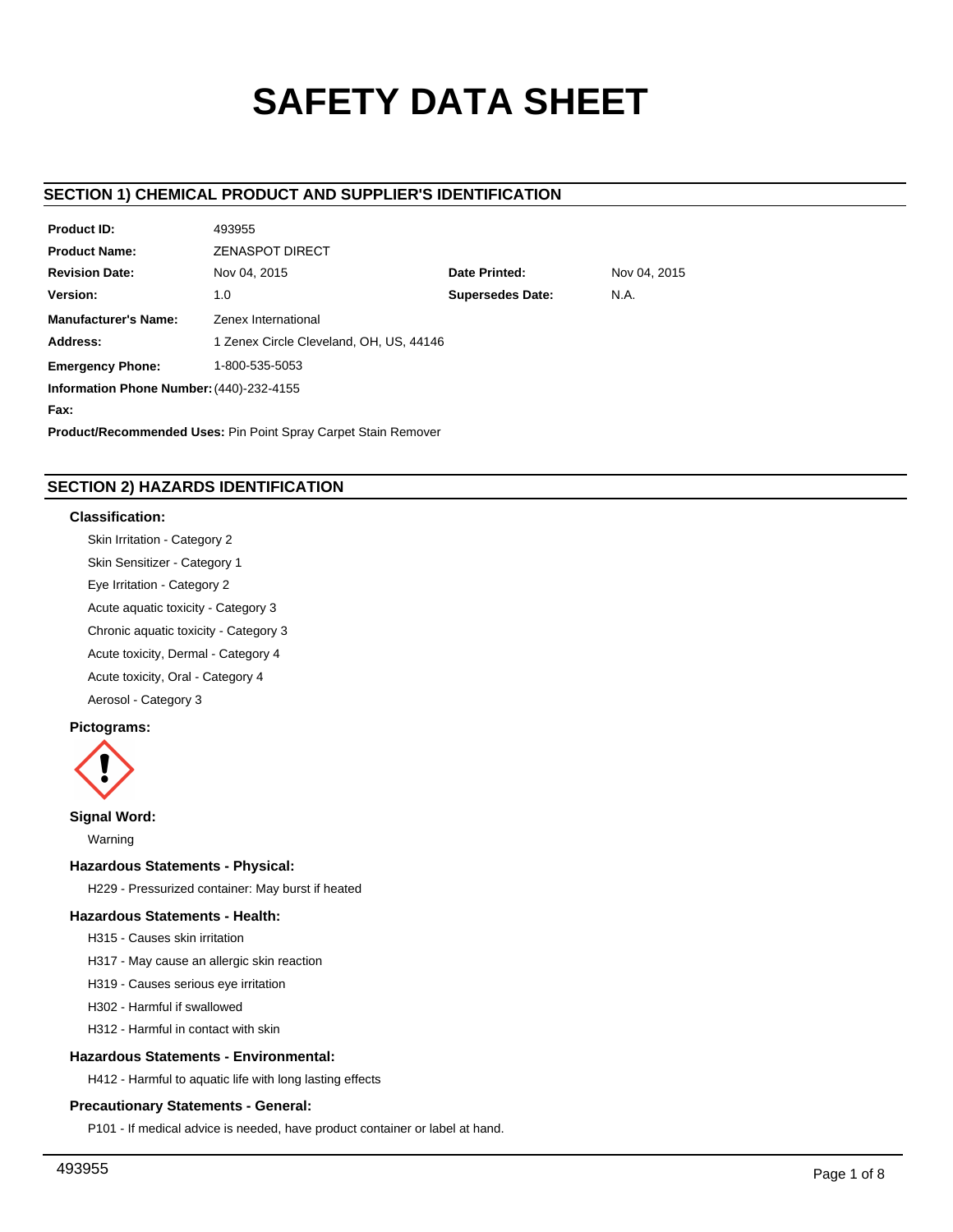P102 - Keep out of reach of children.

P103 - Read label before use.

#### **Precautionary Statements - Prevention:**

P264 - Wash thoroughly after handling.

- P280 Wear eye protection/face protection.
- P261 Avoid breathing dust/fume/gas/mist/vapors/spray.
- P272 Contaminated work clothing should not be allowed out of the workplace.
- P273 Avoid release to the environment.
- P210 Keep away from heat, hot surfaces, sparks, open flames and other ignition sources. No smoking.
- P270 Do not eat, drink or smoke when using this product.

P251 - Do not pierce or burn, even after use.

#### **Precautionary Statements - Response:**

P302 + P352 - IF ON SKIN: Wash with plenty of soap and water.

P333 + P313 - If skin irritation or a rash occurs: Get medical advice/attention.

P362 + P364 - Take off contaminated clothing. And wash it before reuse.

P305 + P351 + P338 - IF IN EYES: Rinse cautiously with water for several minutes. Remove contact lenses, if present and easy to do. Continue rinsing.

P337 + P313 - If eye irritation persists: Get medical advice/attention.

P301 + P312 - IF SWALLOWED: Call a POISON CENTER or doctor/physician if you feel unwell.

P330 - Rinse mouth.

## **Precautionary Statements - Storage:**

P410 - Protect from sunlight.

P412 - Do not expose to temperatures exceeding 50 °C/122 °F.

P403 - Store in a well-ventilated place.

#### **Precautionary Statements - Disposal:**

P501 - Dispose of contents and container in accordance with all local, regional, national and international regulations.

# **SECTION 3) COMPOSITION / INFORMATION ON INGREDIENTS**

| <b>CAS</b>   | <b>Chemical Name</b>            | % By Weight |
|--------------|---------------------------------|-------------|
| 0007732-18-5 | WATER                           | 50% - 81%   |
| 0000111-76-2 | ETHYLENE GLYCOL MONOBUTYL ETHER | 8% - 18%    |
| 0000074-98-6 | <b>PROPANE</b>                  | 2% - 5%     |
| 0000064-17-5 | ETHYL ALCOHOL                   | $2\% - 4\%$ |
| 0005989-27-5 | D-LIMONENE                      | $1\% - 2\%$ |
|              |                                 |             |

# **SECTION 4) FIRST-AID MEASURES**

#### **Inhalation:**

Remove source of exposure or move person to fresh air and keep comfortable for breathing.

If exposed/feel unwell/concerned: Call a POISON CENTER/doctor.

Eliminate all ignition sources if safe to do so.

## **Eye Contact:**

Remove source of exposure or move person to fresh air. Rinse eyes cautiously with lukewarm, gently flowing water for several minutes, while holding the eyelids open. Remove contact lenses, if present and easy to do. Continue rinsing for a duration of 15-20 minutes. Take care not to rinse contaminated water into the unaffected eye or onto the face. If eye irritation persists: Get medical advice/attention.

**Skin Contact:**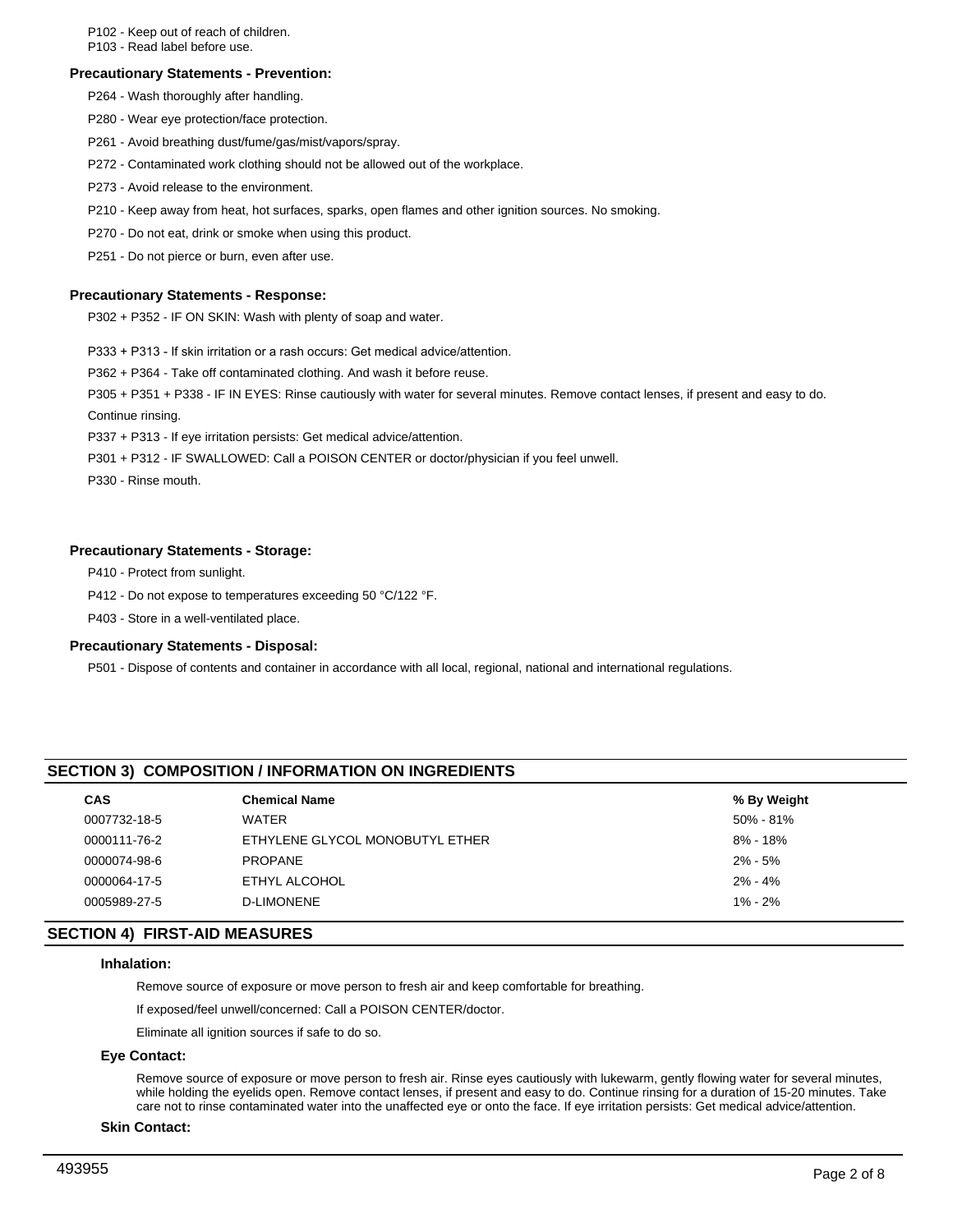Take off immediately all contaminated clothing, shoes and leather goods (e.g. watchbands, belts). Gently blot or brush away excess product. Wash with plenty of lukewarm, gently flowing water for a duration of 15-20 minutes. Call a POISON CENTER/doctor if you feel unwell. Store contaminated clothing under water and wash before reuse or discard.

#### **Ingestion:**

Rinse mouth. Do NOT induce vomiting. Immediately call a POISON CENTER/doctor. If vomiting occurs naturally, lie on your side, in the recovery position.

Never give anything by mouth to an unconscious or convulsing victim. Keep person warm and quiet.

# **SECTION 5) FIRE-FIGHTING MEASURES**

#### **Suitable Extinguishing Media:**

Use water, fog, dry chemical, or carbon dioxide.

Carbon dioxide can displace oxygen. Use caution when applying carbon dioxide in confined spaces. Simultaneous use of foam and water on the same surface is to be avoided as water destroys the foam.

#### **Unsuitable Extinguishing Media:**

Water may be ineffective but can be used to cool containers exposed to heat or flame.

#### **Specific Hazards in Case of Fire:**

Contents under pressure. Keep away from ignition sources and open flames. Exposure of containers to extreme heat and flames can cause them to rupture often with violent force.

Aerosol cans may rupture when heated. Heated cans may burst.

In fire, will decompose to carbon dioxide, carbon monoxide

#### **Fire-Fighting Procedures:**

Isolate immediate hazard area and keep unauthorized personnel out. Stop spill/release if it can be done safely. Move undamaged containers from immediate hazard area if it can be done safely. Water spray may be useful in minimizing or dispersing vapors and to protect personnel.

Dispose of fire debris and contaminated extinguishing water in accordance with official regulations.

#### **Special Protective Actions:**

Wear protective pressure self-contained breathing apparatus (SCBA)and full turnout gear.

Care should always be exercised in dust/mist areas.

# **SECTION 6) ACCIDENTAL RELEASE MEASURES**

## **Emergency Procedure:**

Immediately turn off or isolate any source of ignition. Keep unnecessary people away; isolate hazard area and deny entry. Clean up immediately. Use absorbent sweeping compound to soak up material and put into suitable container for proper disposal.

## **Recommended Equipment:**

Positive pressure, full-face piece self-contained breathing apparatus(SCBA), or positive pressure supplied air respirator with escape SCBA (NIOSH approved).

#### **Personal Precautions:**

Avoid breathing vapor. Avoid contact with skin, eye or clothing. Do not touch damaged containers or spilled materials unless wearing appropriate protective clothing.

## **Environmental Precautions:**

Stop spill/release if it can be done safely. Prevent spilled material from entering sewers, storm drains, other unauthorized drainage systems and natural waterways by using sand, earth, or other appropriate barriers.

# **SECTION 7) HANDLING AND STORAGE**

## **General:**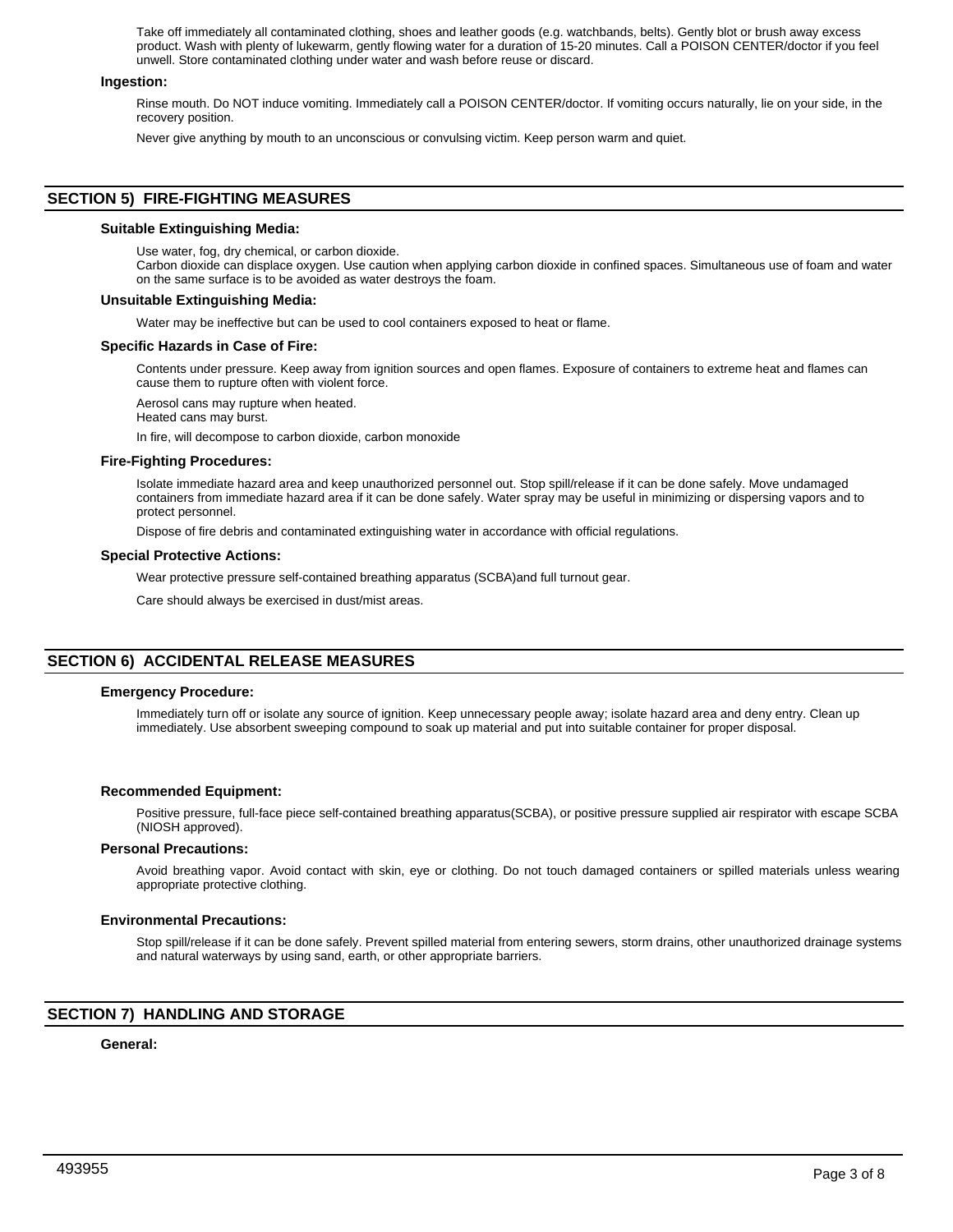For industrial and institutional use only. For use by trained personnel only. Keep away from children. Wash hands after use. Do not get in eyes, on skin or on clothing. Do not breathe vapors or mists. Use good personal hygiene practices. Eating, drinking and smoking in work areas is prohibited. Remove contaminated clothing and protective equipment before entering eating areas. Eyewash stations and showers should be available in areas where this material is used and stored.

#### **Ventilation Requirements:**

Use only with adequate ventilation to control air contaminants to their exposure limits. The use of local ventilation is recommended to control emissions near the source.

#### **Storage Room Requirements:**

Keep container(s) tightly closed and properly labeled. Store in cool, dry, well-ventilated areas away from heat, direct sunlight and incompatibilities. Store in approved containers and protect against physical damage. Keep containers securely sealed when not in use. Indoor storage should meet OSHA standards and appropriate fire codes. Containers that have been opened must be carefully resealed to prevent leakage. Empty container retain residue and may be dangerous.

Do not pressurize containers to empty them.

Store at temperatures below 120°F.

# **SECTION 8) EXPOSURE CONTROLS, PERSONAL PROTECTION**

#### **Eye Protection:**

Chemical goggles, safety glasses with side shields or vented/splash proof goggles. Contact lenses may absorb irritants. Particles may adhere to lenses and cause corneal damage.

#### **Skin Protection:**

Wear gloves, long sleeved shirt, long pants and other protective clothing as required to minimize skin contact.

Use of gloves approved to relevant standards made from the following materials may provide suitable chemical protection: PVC, neoprene or nitrile rubber gloves. Suitability and durability of a glove is dependent on usage, e.g. frequency and duration of contact, chemical resistance of glove material, glove thickness, dexterity. Always seek advice from glove suppliers. Contaminated gloves should be replaced. Chemical-resistant clothing is recommended to avoid prolonged contact. Avoid unnecessary skin contact.

#### **Respiratory Protection:**

If engineering controls do not maintain airborne concentrations to a level which is adequate to protect worker, a respiratory protection program that meets or is equivalent to OSHA 29 CFR 1910.134 and ANSI Z88.2 should be followed. Check with respiratory protective equipment suppliers. Where air-filtering respirators are suitable, select an appropriate combination of mask and filter. Select a filter suitable for combined particulate/organic gases and vapors.

When spraying more than one half can continuously or more than one can consecutively, use NIOSH approved respirator.

| <b>Chemical Name</b>               | OSHA<br>TWA<br>(ppm) | <b>OSHA</b><br>TWA<br>(mg/m3) | <b>OSHA</b><br><b>STEL</b><br>(ppm) | OSHA<br><b>STEL</b><br>(mg/m3) | <b>OSHA</b><br>Tables (Z1<br>Z2, Z3 | <b>OSHA</b><br>Carcinogen | <b>OSHA</b><br>Skin<br>designation | <b>NIOSH</b><br>TWA<br>(ppm) | <b>NIOSH</b><br>TWA<br>(mg/m3) | <b>NIOSH</b><br><b>STEL</b><br>(ppm) | <b>NIOSH</b><br><b>STEL</b><br>(mg/m3) | <b>NIOSH</b><br>Carcinogen |
|------------------------------------|----------------------|-------------------------------|-------------------------------------|--------------------------------|-------------------------------------|---------------------------|------------------------------------|------------------------------|--------------------------------|--------------------------------------|----------------------------------------|----------------------------|
| <b>ETHYL ALCOHOL</b>               | 1000                 | 1900                          |                                     |                                |                                     |                           |                                    | 1000                         | 1900                           |                                      |                                        |                            |
| ETHYLENE GLYCOL<br>MONOBUTYL ETHER | 50                   | 240                           |                                     |                                |                                     |                           |                                    | 5                            | 24                             |                                      |                                        |                            |
| <b>PROPANE</b>                     | 1000                 | 1800                          |                                     |                                |                                     |                           |                                    | 1000                         | 1800                           |                                      |                                        |                            |

| Chemical Name                             | <b>ACGIH</b><br><b>TWA</b><br>(ppm)                | <b>ACGIH</b><br><b>TWA</b><br>(mg/m3) | <b>ACGIH</b><br><b>STEL</b><br>(ppm) | <b>ACGIH</b><br><b>STEL</b><br>(mg/m3) |
|-------------------------------------------|----------------------------------------------------|---------------------------------------|--------------------------------------|----------------------------------------|
| ETHYL ALCOHOL                             |                                                    |                                       | 1000                                 |                                        |
| ETHYLENE GLYCOL<br><b>MONOBUTYL ETHER</b> | 20                                                 | 97                                    |                                      |                                        |
| <b>PROPANE</b>                            | See<br>Appendix<br>F: Minimal<br>Oxygen<br>Content |                                       |                                      |                                        |

# **SECTION 9) PHYSICAL AND CHEMICAL PROPERTIES**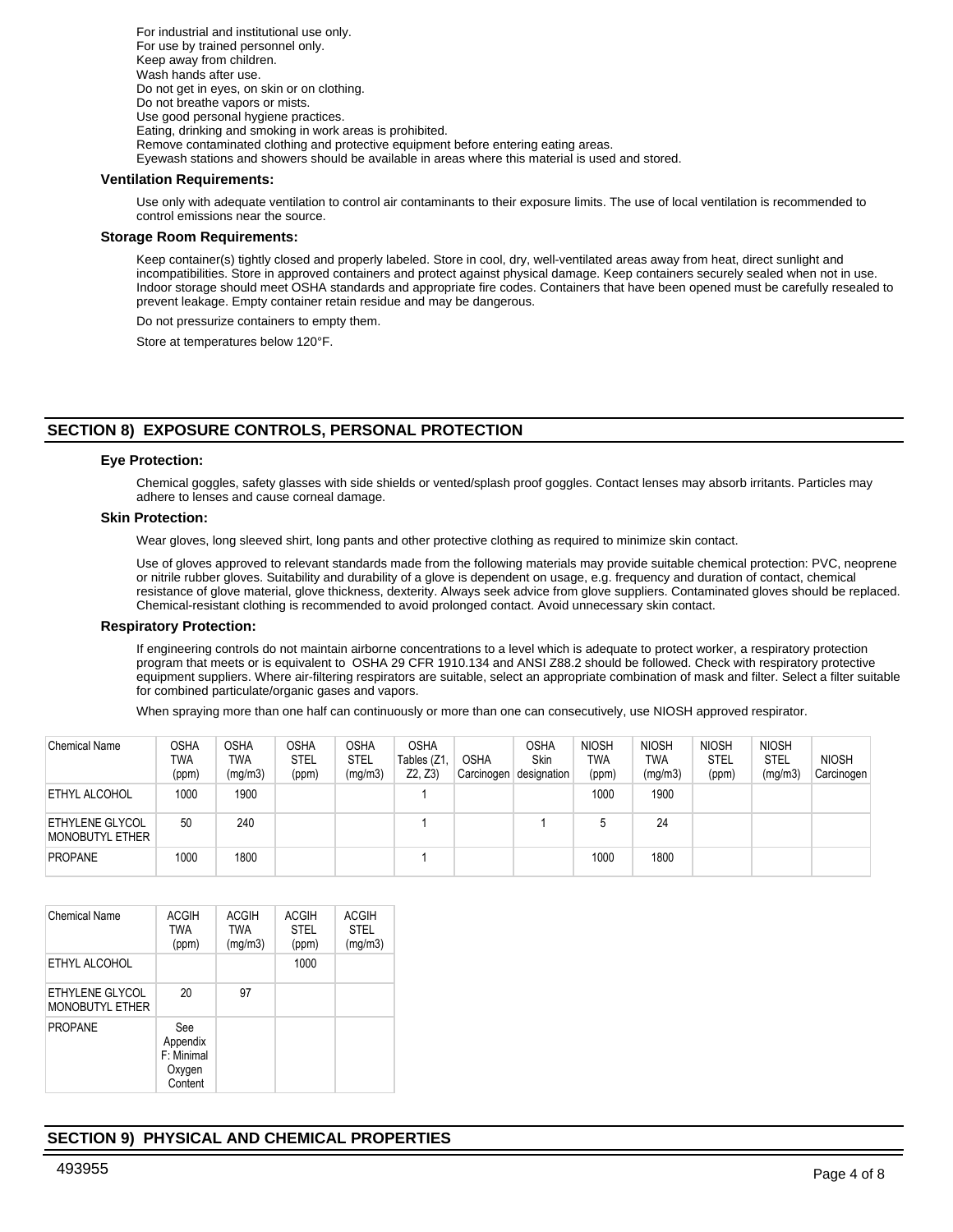# **Physical and Chemical Properties**

| Density                      | 7.67783 lb/gal    |
|------------------------------|-------------------|
| % VOC                        | 24.99906%         |
| <b>VOC Actual</b>            | 230.00000 g/l     |
| Density VOC                  | 1.91939 lb/gal    |
| <b>VOC Actual</b>            | 1.91939 lb/gal    |
| Appearance                   | N.A.              |
| Odor Threshold               | N.A.              |
| Odor Description             | N.A.              |
| pH                           | 9.75              |
| <b>Water Solubility</b>      | Soluble           |
| Flammability                 | Will not burn     |
| Flash Point Symbol           | $\,<\,$           |
| <b>Flash Point</b>           | 0 °F              |
| Viscosity                    | N.A.              |
| Lower Explosion Level        | 0.7               |
| <b>Upper Explosion Level</b> | 12.7              |
| Vapor Density                | Slower than ether |
| <b>Melting Point</b>         | N.A.              |
| <b>Freezing Point</b>        | N.A.              |
| Low Boiling Point            | 0 °F              |
| High Boiling Point           | 343 °F            |
| Decomposition Pt             | $\mathbf 0$       |
| Auto Ignition Temp           | N.A.              |
| <b>Evaporation Rate</b>      | Slower than ether |
|                              |                   |

# **SECTION 10) STABILITY AND REACTIVITY**

# **Stability:**

Stable.

# **Conditions to Avoid:**

High temperatures.

#### **Incompatible Materials:**

None known.

# **Hazardous Reactions/Polymerization:**

Will not occur.

## **Hazardous Decomposition Products:**

In fire, will decompose to carbon dioxide, carbon monoxide.

# **SECTION 11) TOXICOLOGICAL INFORMATION**

# **Skin Corrosion/Irritation:**

Overexposure will cause defatting of skin.

Causes skin irritation

# **Serious Eye Damage/Irritation:**

Overexposure will cause redness and burning sensation.

Causes serious eye irritation

# **Carcinogenicity:**

No data available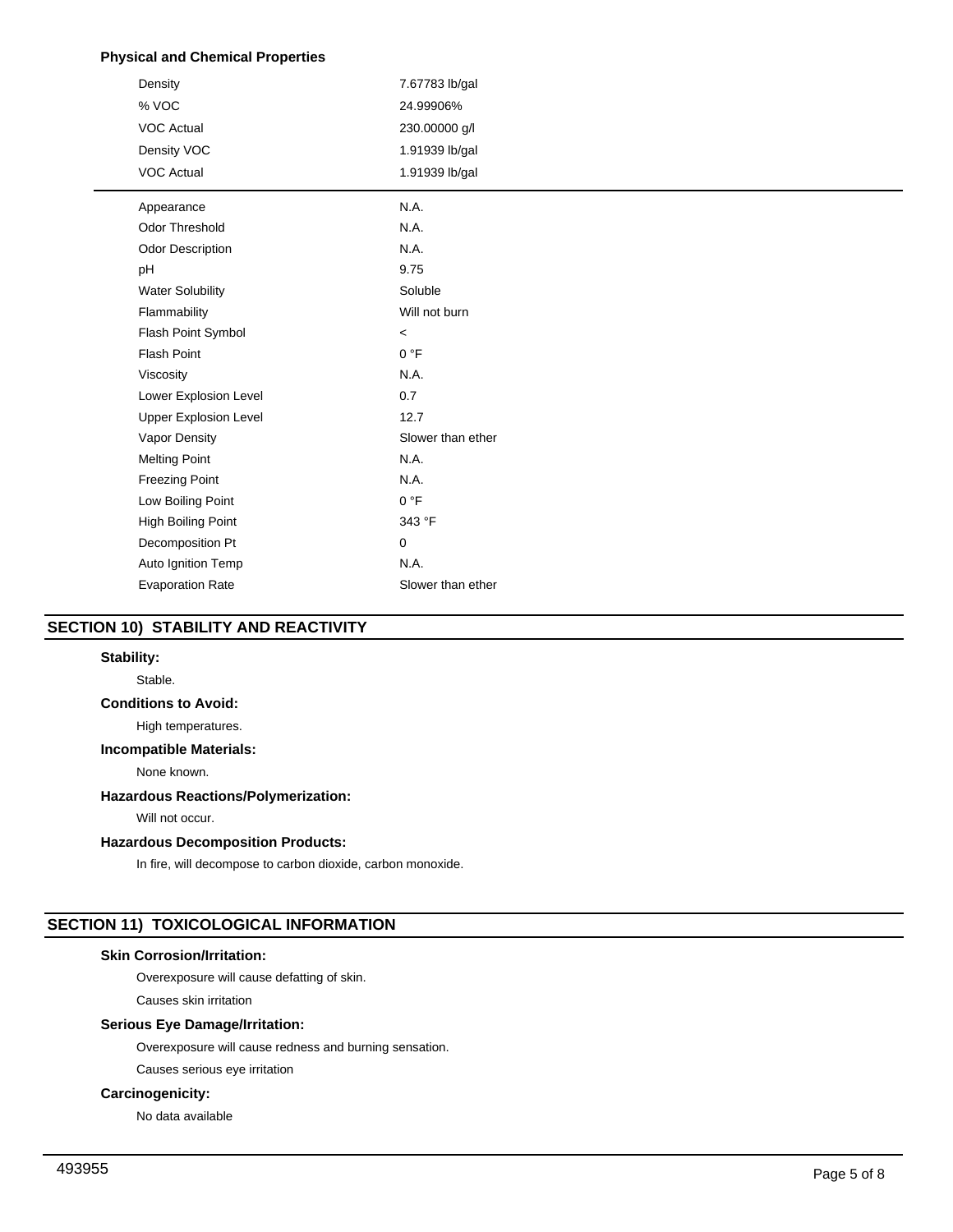# **Germ Cell Mutagenicity:**

No data available

#### **Reproductive Toxicity:**

No data available

## **Respiratory/Skin Sensitization:**

May cause an allergic skin reaction

## **Specific Target Organ Toxicity - Single Exposure:**

No data available

## **Specific Target Organ Toxicity - Repeated Exposure:**

No data available

## **Aspiration Hazard:**

No data available

## **Acute Toxicity:**

Inhalation: effect of overexposure include irritation of respiratory tract, headache, dizziness, nausea, and loss of coordination. Extreme overexposure may result in unconsciousness and possibly death.

## 0000064-17-5 ETHYL ALCOHOL

LC50 (mouse): Approximately 21000 ppm (4-hour exposure); cited as 39 g/m3 (4-hour exposure) (1, unconfirmed)

LD50 (oral, rat): 7060 mg/kg (41); 10600 mg/kg (41); 13660 mg/kg (37) LD50 (oral, mouse): 3450 mg/kg (1, unconfirmed) LD50 (oral, guinea pig): 5560 mg/kg (37)

#### 0000111-76-2 ETHYLENE GLYCOL MONOBUTYL ETHER

LC50 (female rat): 450 ppm (4-hour exposure) (2) LC50 (male rat): 486 ppm (4-hour exposure) (2)

LD50 (oral, male weanling rat): 3000 mg/kg (1)

LD50 (oral, 6-week old male rat): 2400 mg/kg (1)

LD50 (oral, yearling male rat): 560 mg/kg (1)

LD50 (oral, female rat): 530 mg/kg; 2500 mg/kg (1)LD50 (oral, male mouse): 1230 mg/kg (1)

LD50 (oral, rabbit): 320 mg/kg (1) LD50 (dermal, male rabbit): 406 mg/kg (cited as 0.45 mL/kg) (1)

## **Potential Health Effects - Miscellaneous**

0000064-17-5 ETHYL ALCOHOL

The following medical conditions may be aggravated by exposure: liver disease. Tests in some laboratory animals indicate this compound may have embryotoxic activity. Tests in animals demonstrate reproductive toxicity. Ingestion may cause any of the following: stupor (central nervous system depression), gastrointestinal irritation. If absorbed through the skin, may be: harmful.

0000111-76-2 ETHYLENE GLYCOL MONOBUTYL ETHER

Can be absorbed through the skin in harmful amounts. May cause injury to the kidneys, liver, blood and/or bone marrow. Repeated overexposure may result in damage to the blood. Eye contact may cause corneal injury. Has been toxic to the fetus in laboratory animals at doses that are toxic to the mother.

# **SECTION 12) ECOLOGICAL INFORMATION**

## **Toxicity:**

Harmful to aquatic life with long lasting effects

## **Persistence and Degradability:**

No data available.

## **Bio-Accumulative Potential:**

No data available.

## **Mobility in Soil:**

No data available.

## **Other Adverse Effects:**

No data available.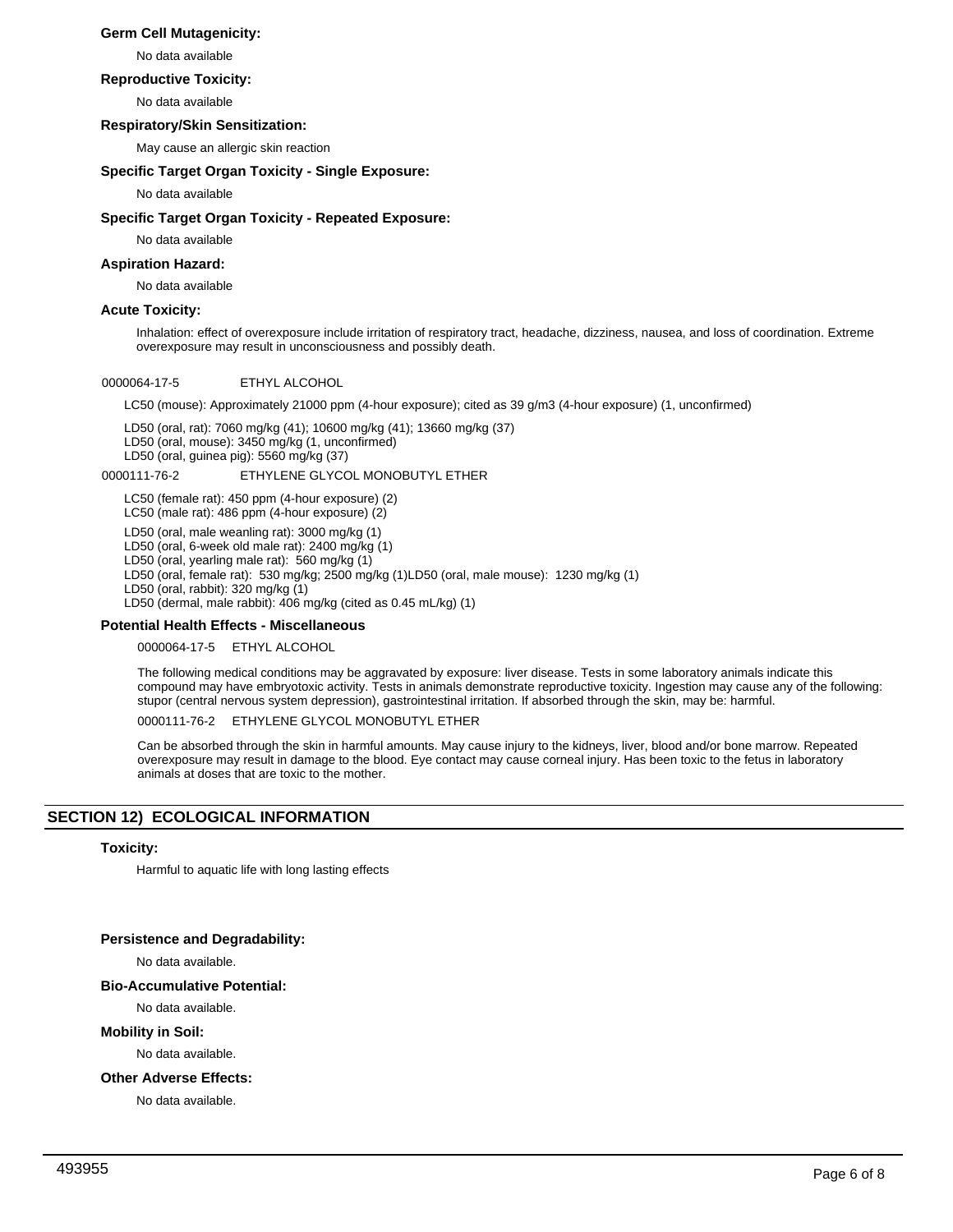# **SECTION 13) DISPOSAL CONSIDERATIONS**

#### **Water Disposal:**

Under RCRA, it is the responsibility of the user of the product, to determine a the time of disposal whether the product meets RCRA criteria for hazardous waste. Waste management should be in full compliance with federal, state, and local laws.

Empty containers retain product residue which may exhibit hazards of material, therefore do not pressurize, cut, glaze, weld or use for any other purposes. Return drums to reclamation centers for proper cleaning and reuse.

# **SECTION 14) TRANSPORT INFORMATION**

#### **U.S. DOT Information:**

Consumer Commodity, ORM-D

#### **IMDG Information:**

Consumer Commodity, ORM-D

#### **IATA Information:**

Consumer Commodity, ORM-D

# **SECTION 15) REGULATORY INFORMATION**

| CAS          | <b>Chemical Name</b>               | % By Weight    | <b>Regulation List</b>                                    |
|--------------|------------------------------------|----------------|-----------------------------------------------------------|
| 0007732-18-5 | <b>WATER</b>                       | 50% - 81% TSCA |                                                           |
| 0000111-76-2 | ETHYLENE GLYCOL<br>MONOBUTYL ETHER |                | 8% - 18% CERCLA, SARA312, SARA313, VOC, TSCA, ACGIH, OSHA |
| 0000074-98-6 | <b>PROPANE</b>                     |                | 2% - 5% SARA312, VOC, TSCA, ACGIH, OSHA                   |
| 0000064-17-5 | ETHYL ALCOHOL                      |                | 2% - 4% SARA312, VOC, TSCA, ACGIH, OSHA                   |
| 0005989-27-5 | D-LIMONENE                         |                | 1% - 2% SARA312, VOC TSCA                                 |

# **SECTION 16) OTHER INFORMATION**

#### **Glossary:**

\* There are points of differences between OSHA GHS and UN GHS. In 90% of the categories, they can be used interchangeably, but for the Skin Corrosion/Irritant Category and the Specific Target Organ Toxicity (Single and Repeated Exposure) Categories. In these cases, our system will say UN GHS.

ACGIH- American Conference of Governmental Industrial Hygienists; ANSI- American National Standards Institute; Canadian TDG-Canadian Transportation of Dangerous Goods; CAS- Chemical Abstract Service; Chemtrec- Chemical Transportation Emergency Center (US); CHIP- Chemical Hazard Information and Packaging; DSL- Domestic Substances List; EC- Equivalent Concentration; EH40 (UK)- HSE Guidance Note EH40 Occupational Exposure Limits; EPCRA- Emergency Planning and Community Right-To-Know Act; ESL- Effects screening levels; HMIS- Hazardous Material Information Service; LC- Lethal Concentration; LD- Lethal Dose; NFPA- National Fire Protection Association; OEL- Occupational Exposure Limits; OSHA- Occupational Safety and Health Administration, US Department of Labor; PEL- Permissible Exposure Limit; SARA (Title III)- Superfund Amendments and Reauthorization Act; SARA 313- Superfund Amendments and Reauthorization Act, Section 313; SCBA- Self-Contained Breathing Apparatus; STEL- Short Term Exposure Limit; TCEQ - Texas Commission on Environmental Quality; TLV- Threshold Limit Value; TSCA- Toxic Substances Control Act Public Law 94-469; TWA - Time Weighted Value; US DOT- US Department of Transportation; WHMIS- Workplace Hazardous Materials Information System.